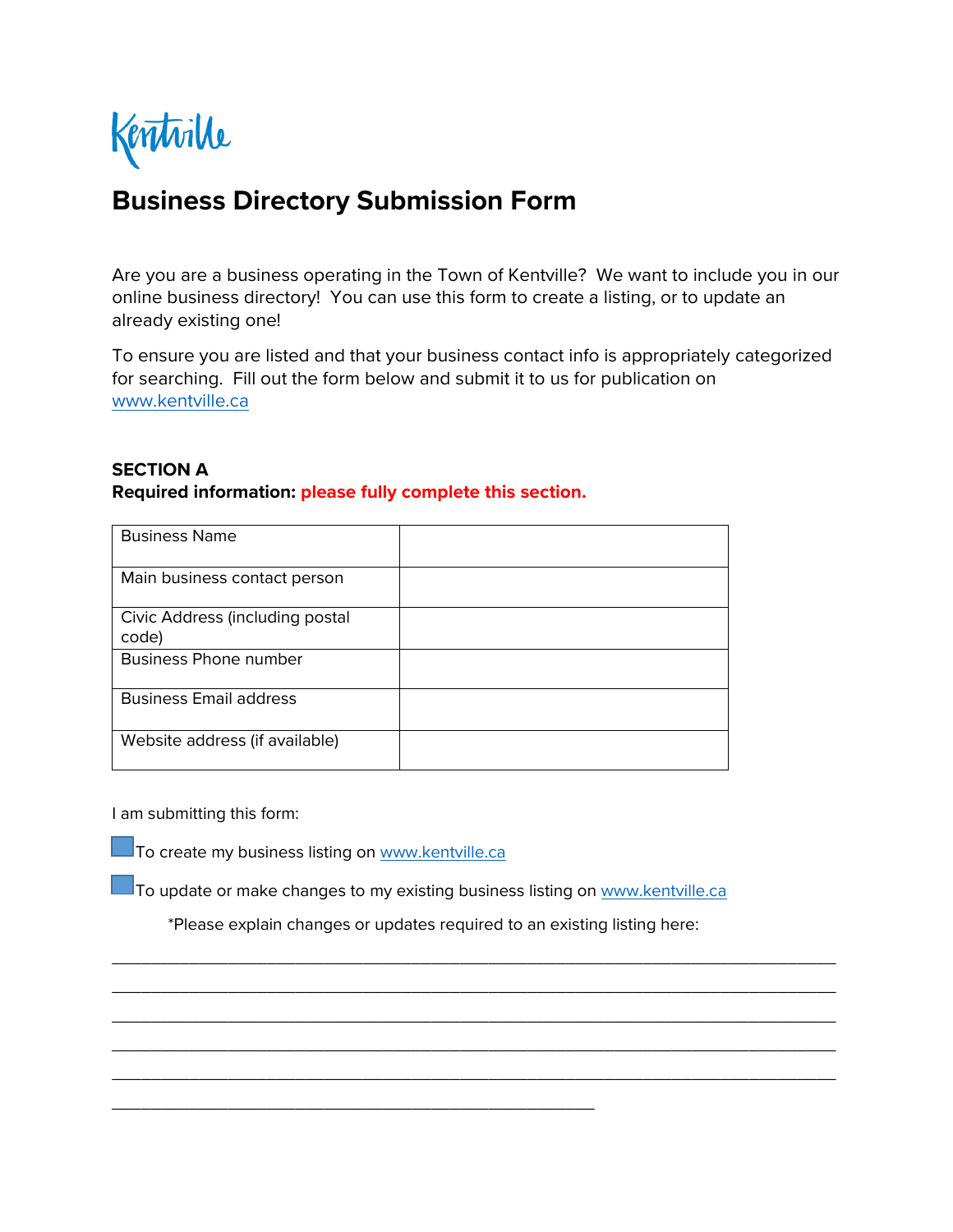Parent categories. Please check all the boxes that apply to the sort of business you are operating. Check **all** that apply.

| Accommodations                 | Food                       | Realty                     |
|--------------------------------|----------------------------|----------------------------|
| Advertising                    | <b>Graphic Design</b>      | Repair                     |
| Appraisals                     | <b>Health and Wellness</b> | Research                   |
| Attractions                    | Housing                    | Salons and Spas            |
| Auctions                       | Insurance                  | Schools                    |
| <b>Business Park</b>           | Law Firm                   | <b>Other Services</b>      |
| <b>Certified Accountants</b>   | Library                    | Shipping                   |
| <b>Child Related</b>           | Manufacturing              | Shopping                   |
| Church                         | Media                      | Storage                    |
| Contractor                     | Medical                    | Training                   |
| Dining                         | Pet Care                   | Waste Management           |
| <b>Doctors</b>                 | Pharmacy                   | Web Design                 |
| <b>Farming and Agriculture</b> | Printing                   | <b>Home Based Business</b> |
| <b>Financial Services</b>      | Propane                    | Online Only                |

If you checked off the "shopping" category, please provide some examples of the main products you sell:

\_\_\_\_\_\_\_\_\_\_\_\_\_\_\_\_\_\_\_\_\_\_\_\_\_\_\_\_\_\_\_\_\_\_\_\_\_\_\_\_\_\_\_\_\_\_\_\_\_\_\_\_\_\_\_\_\_\_\_\_\_\_\_\_\_\_\_\_\_\_\_\_\_\_\_ \_\_\_\_\_\_\_\_\_\_\_\_\_\_\_\_\_\_\_\_\_\_\_\_\_\_\_\_\_\_\_\_\_\_\_\_\_\_\_\_\_\_\_\_\_\_\_\_\_\_\_\_\_\_\_\_\_\_\_\_\_\_\_\_\_\_\_\_\_\_\_\_\_\_\_ \_\_\_\_\_\_\_\_\_\_\_\_\_\_\_\_\_\_\_\_\_\_\_\_\_\_\_\_\_\_\_\_\_\_\_\_\_\_\_\_\_\_\_\_\_\_\_\_\_\_\_\_\_\_\_\_\_\_\_\_\_\_\_\_\_\_\_\_\_\_\_\_\_\_\_

If you checked off "financial services" please provide a list of services your business provides, ie: accounting, debt consolidation, commercial lending, investment planning, etc.

\_\_\_\_\_\_\_\_\_\_\_\_\_\_\_\_\_\_\_\_\_\_\_\_\_\_\_\_\_\_\_\_\_\_\_\_\_\_\_\_\_\_\_\_\_\_\_\_\_\_\_\_\_\_\_\_\_\_\_\_\_\_\_\_\_\_\_\_\_\_\_\_\_\_\_ \_\_\_\_\_\_\_\_\_\_\_\_\_\_\_\_\_\_\_\_\_\_\_\_\_\_\_\_\_\_\_\_\_\_\_\_\_\_\_\_\_\_\_\_\_\_\_\_\_\_\_\_\_\_\_\_\_\_\_\_\_\_\_\_\_\_\_\_\_\_\_\_\_\_\_ \_\_\_\_\_\_\_\_\_\_\_\_\_\_\_\_\_\_\_\_\_\_\_\_\_\_\_\_\_\_\_\_\_\_\_\_\_\_\_\_\_\_\_\_\_\_\_\_\_\_\_\_\_\_\_\_\_\_\_\_\_\_\_\_\_\_\_\_\_\_\_\_\_\_\_

\_\_\_\_\_\_\_\_\_\_\_\_\_\_\_\_\_\_\_\_\_\_\_\_\_\_\_\_\_\_

\_\_\_\_\_\_\_\_\_\_\_\_\_\_\_\_\_\_\_\_\_\_\_\_\_\_\_\_\_\_

If you don't see a parent category you fit into already listed, please suggest a category you would like us to consider adding.

\_\_\_\_\_\_\_\_\_\_\_\_\_\_\_\_\_\_\_\_\_\_\_\_\_\_\_\_\_\_\_\_\_\_\_\_\_\_\_\_\_\_\_\_\_\_\_\_\_\_\_\_\_\_\_\_\_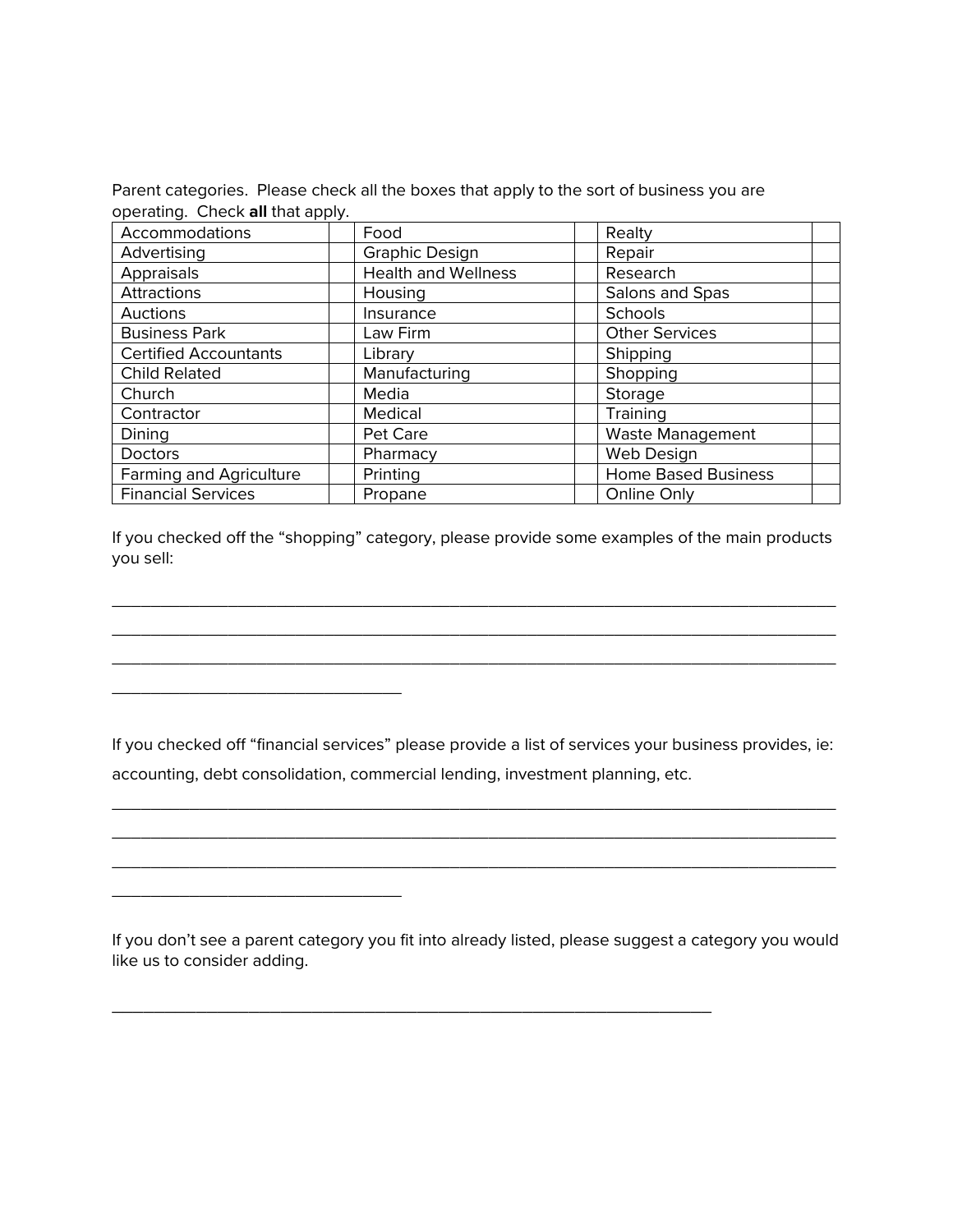#### **SECTION B**

## **Additional / optional information: please fill out what is relevant and important to you and your business.**

Our website has the capacity to allow you to list just the basics, or way more! It's up to you. We can personalize your listing with a featured photo, and add an intro about your business and the services you provide. Here is an example of a fully completed business listing using a featured photo and business intro.



Business intro. Tell the viewers of our site anything you'd like them to know about your business (up to 300 words)

\_\_\_\_\_\_\_\_\_\_\_\_\_\_\_\_\_\_\_\_\_\_\_\_\_\_\_\_\_\_\_\_\_\_\_\_\_\_\_\_\_\_\_\_\_\_\_\_\_\_\_\_\_\_\_\_\_\_\_\_\_\_\_\_\_\_\_\_\_\_\_\_\_\_\_ \_\_\_\_\_\_\_\_\_\_\_\_\_\_\_\_\_\_\_\_\_\_\_\_\_\_\_\_\_\_\_\_\_\_\_\_\_\_\_\_\_\_\_\_\_\_\_\_\_\_\_\_\_\_\_\_\_\_\_\_\_\_\_\_\_\_\_\_\_\_\_\_\_\_\_ \_\_\_\_\_\_\_\_\_\_\_\_\_\_\_\_\_\_\_\_\_\_\_\_\_\_\_\_\_\_\_\_\_\_\_\_\_\_\_\_\_\_\_\_\_\_\_\_\_\_\_\_\_\_\_\_\_\_\_\_\_\_\_\_\_\_\_\_\_\_\_\_\_\_\_ \_\_\_\_\_\_\_\_\_\_\_\_\_\_\_\_\_\_\_\_\_\_\_\_\_\_\_\_\_\_\_\_\_\_\_\_\_\_\_\_\_\_\_\_\_\_\_\_\_\_\_\_\_\_\_\_\_\_\_\_\_\_\_\_\_\_\_\_\_\_\_\_\_\_\_